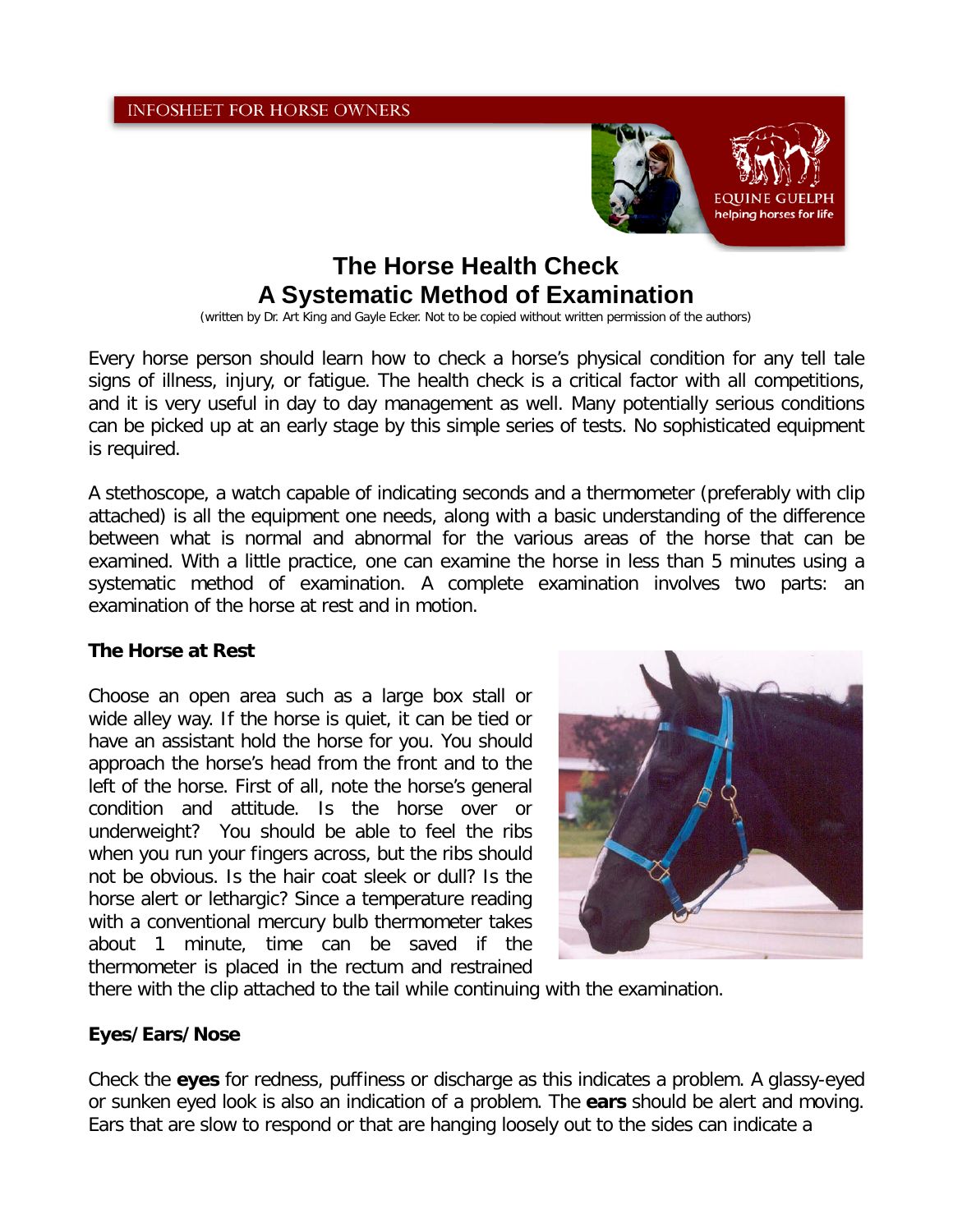problem in the awake horse. The nose should be free of nasal discharge and the lining of the nasal passages should not be red. Check the nostrils for discharges. Normally there is no discharge, or a slight watery, clear discharge may be present. Any bloody, purulent, yellowish, creamy white or greenish coloured discharge is abnormal and should be investigated.

#### **Mucous Membranes/Capillary Refill**

Lift the upper lip of the horse and look at the **gums**  above the teeth (also called the **mucous membranes**). Mucous membranes should be a healthy pink, shiny, moist and slippery. If they are pale, dry or tacky this can indicate dehydration. Colours such as pale white, jaundiced, brick red, bluish, purplish, or muddy are indicative of a serious problem.

Next, press your thumb or finger on the gum to "blanch" the area (push the blood out from under the finger) to determine **capillary refill** time. Upon release of the pressure, count the seconds that elapse while the colour returns. Normal time is up to 1.5 seconds. Delays for 2 to 3 seconds are cause for concern. Delays beyond 4 seconds are serious. Delayed capillary refill time is an indication of reduced blood circulation due to reduced volume (blood loss or dehydration) and/or decreased blood pressure (shock).



#### **Jugular Refill**

The **jugular refill** time, like the capillary refill time, is an indicator of the status of the circulatory system. Find the jugular groove on the side of the neck. Run your thumb along the groove from the top to two-thirds down, then gently press your thumb on the jugular grove with enough pressure to squeeze the blood from the vein. The refilling is seen as the collapsed vein becomes distended as it refills. Watch how fast it "fills". A refill time of up to one or two seconds is normal. As with capillary refill time, a delay beyond four or five seconds is cause for concern.



## **EQUINE GUELPH**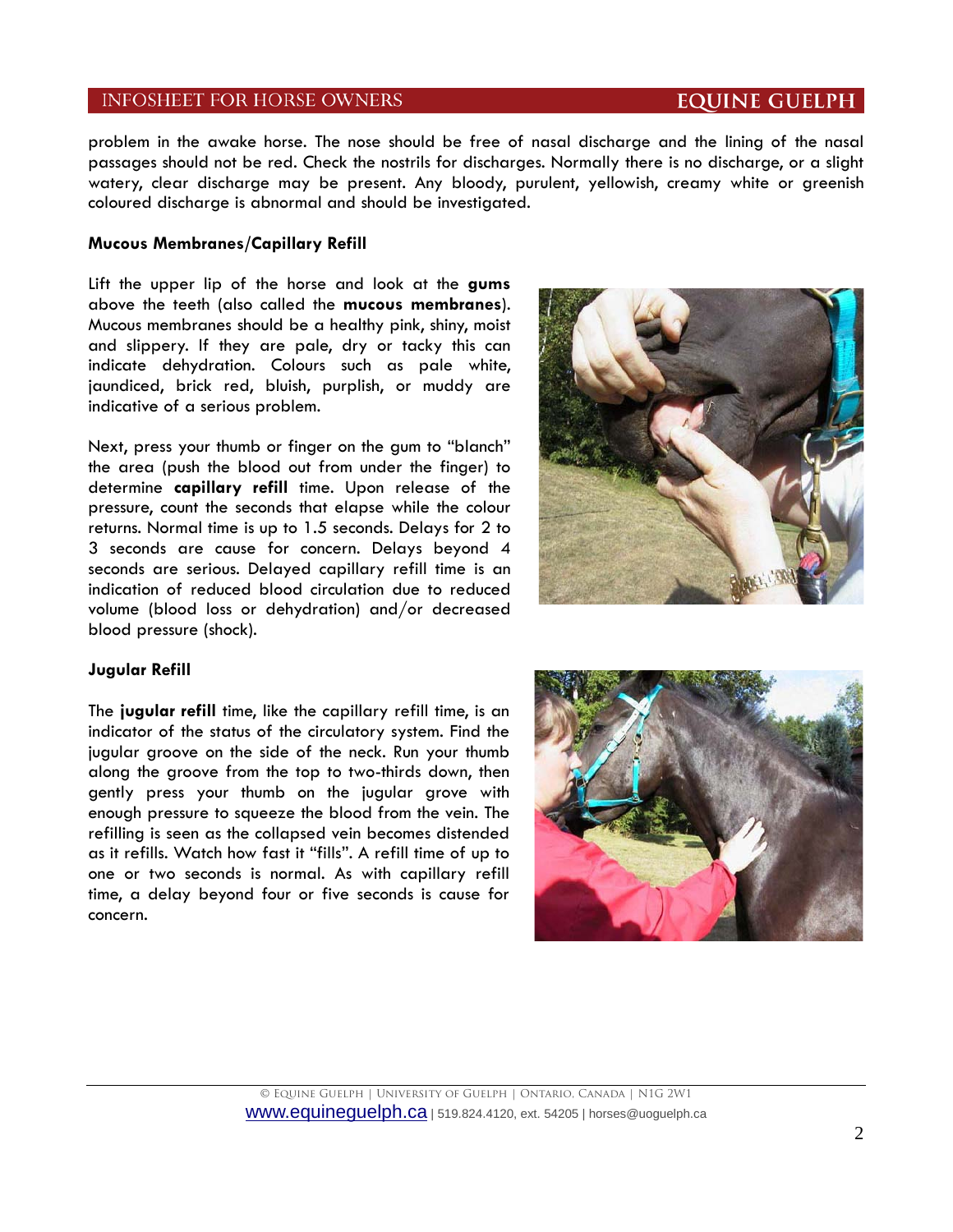## **EQUINE GUELPH**

## **Skin Pinch**



While dehydration leads to changes in a number of the areas examined, the most common means to quickly check hydration is the **skin pinch** test. As the animal becomes dehydrated, the skin elasticity decreases due to loss of water from the skin. When the skin on the point of the shoulder is pinched and pulled gently away, it should then snap back quickly upon release. Take a fold of skin between the thumb and forefinger, lift it away from the underlying tissues, twist slightly and release. A skin fold or "tent" that remains for over two seconds indicates dehydration. A delay of 5 seconds is serious. It is important to know the normal skin pinch results on your horse as there

can be a variation due to age and breed. For this reason it is important to test the same area of the skin each time to maintain consistency of results.

#### **Heart Rate/Pulse**

To take the heart rate or pulse, place the bell of the stethoscope on the chest wall, just behind the elbow. The heart rate is heard as "lub-dup". Listen for the lub-dup which is one beat. You should hear a clear two-beat sound for each heartbeat. Count the beats for 15 seconds and multiply by 4. Heart rates of 25-40 beats per minute are normal in resting horses. A fit horse should recover to a rate of 64 to 68 beats per minute within 10 minutes of the exercise. After exercise, the heart rate should drop steadily. Higher rates during recovery from exercise may indicate over-work, fatigue, heat stress, dehydration, pain or illness.



#### **Gut Sounds**

Gut sounds are evaluated with the stethoscope by listening over the upper and lower flank on both left and right sides. Normal gut sounds are heard as bubbling and gurgling every 5-10 seconds. The owner should practice listening to normal horses to get an understanding of normal gut sounds. Abnormal sounds such as pinging, ringing, or echoes of water dripping into a well would be cause for concern. The sounds can vary not only in quality and character but also in frequency. The absence of gut sounds is very serious ands usually warrants treatment if no improvement is noted within 30 minutes.

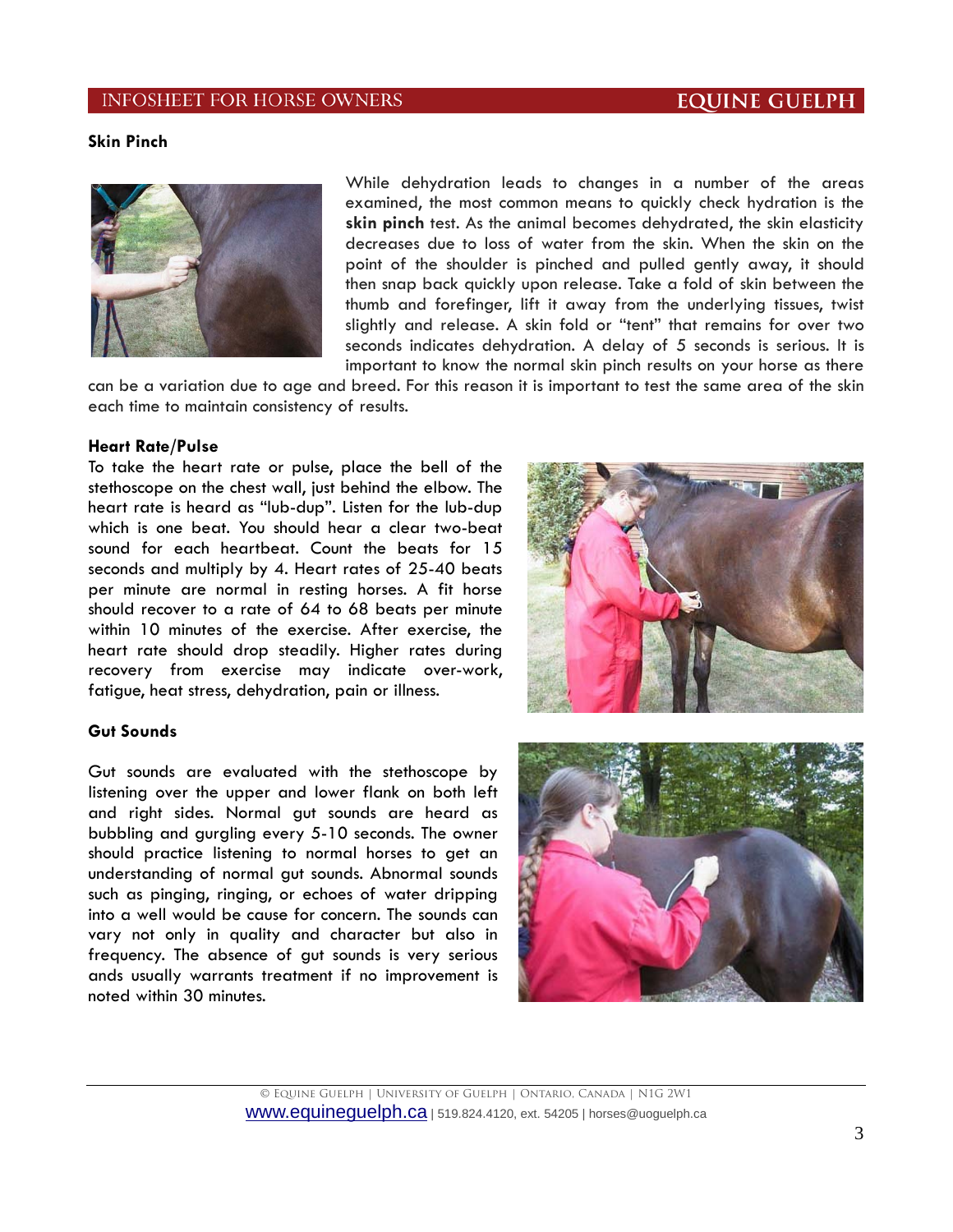# **EQUINE GUELPH**

#### **Respiration Rate**

To measure the respiratory rate, watch the flank movement or the flare of the nostrils. Count the number of breaths the horse has taken in 15 seconds and multiply by 4. Normally, the respiratory to heart rate is one to four at rest(about 8 - 15 breaths per minute). Elevated respiratory rates may be observed in excitable horses or during hot/humid weather when the horse is trying to cool itself by panting. Breathing in and out should be regular and without effort or sound. Laboured breathing, wheezing, grunting, groaning, coughing or other sounds indicate a problem. The rate and depth of respiration can vary widely among horses. Because so many factors affect the respiratory rate at any one time, it is not possible to correlate respiratory rate and depth to physical fitness.

#### **Checking the Body**

The withers, shoulders, back, croup/rump and girth areas should be palpated for evidence of sores, pain, bumps and tight musculature. The aim is to detect any pain, sensitivity, or tightness that would impair the horse's athletic ability or cause pain and suffering during exercise. The left foreleg is palpated for pain, swelling or heat, especially in the joints, ligaments and tendons, and splint area. Lift the foot and check the condition, type, and general fit of the shoe. Note any cracks, founder lines, etc. that may be evident on the hoof. Repeat this examination on the left hind limb and then go to the right fore and right hind limb.



#### **Heat/Pain/Swelling**

Evidence of heat or swelling evident in any area on the body is cause for concern. If the horse is in pain or exhibits a response such as pulling away due to pain, this needs to be investigated by a veterinarian.

#### **Temperature**

To take the temperature, place the lubricated thermometer into the anus and gently press it against the



wall of the rectum. Normal temperature for a resting horse is 37.5 to 38˚C (99.5 to 100.5°F). Redal temperature of  $>$  40.5°C is serious. If the horse has been exercising it may increase to 3%% but should not exceed 40.5˚C and should fall quickly when exercise has stopped. Remove the thermometer, note the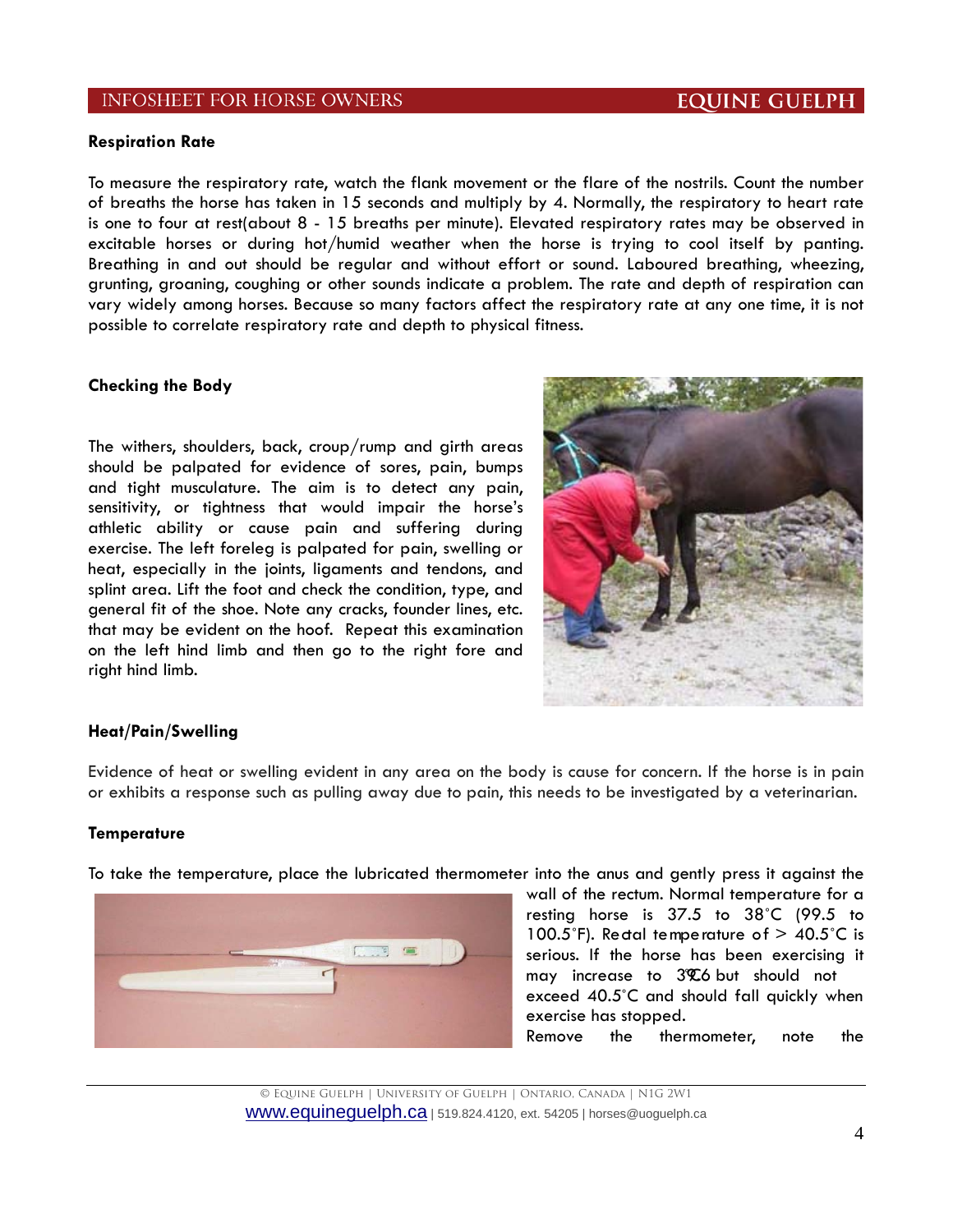# **EQUINE GUELPH**

temperature, and check the tail and anal tone. The anus should constrict immediately in response to slight digital pressure. The tail should clamp in reflex when first touched. A flaccid tail and loose anus are found in exhausted horses as well as in some nervous system diseases.

## **Appetite and Water Consumption**

Normal horses eagerly anticipate the daily feeding. Horses that exhibit disinterest in their food, become picky eaters or go off feed completely may be developing a problem and this needs to be investigated. The horse will generally drink roughly equivalent amounts of water daily, with adjustments for temperature, diet, seasonal and exercise changes. It is important to monitor water consumption daily for optimal health.

## **Manure/Urination**

The manure should be formed into moist balls. If the manure is too dry, or too loose, this may be an indication of a problem or change in diet, water consumption, or other factors. The amount of manure passed each day is also important to notice. The amount , colour and frequency of urination should be noted as well as posture while urinating. **Skin/Mane/Tail**

The skin should be observed for flaking, oozing or signs of irritation. Hair loss should also be noted.

## **The Horse in Motion**

The next part of the examination is to assess the horse while trotting. Have an assistant trot the horse away from you on a loose lead and then back towards you again so you can assess the parameters described in the sections below.

## **Gait / Attitude/ Impulsion**

The examination in motion is done with the assistance of the handler who will trot the horse in a straight line for approximately 40 meters (125') away from and then toward the owner. The footing in the trotting area should be level, even and reasonably firm. Trot the horse on a loose rein at a steady slow trot, taking care to travel to the left of the horse, rather than in front of the horse. This ensures that the view is not obstructed. Do not hold the horse with a short lead as this exaggerates or restricts normal head motion.

Note any of the following motions in the **gait**: hiking, head bobbing or swaying, hopping, as well as head, back and tail carriage. Listen for any unevenness of hoof beats on the ground.

Learn the normal **attitude** of your horse. Step back and look at the whole horse. The horse should be bright and alert and willing to trot. A horse that seems sour, disinterested, dull or unwilling to move may not be feeling well.

**Impulsion** is shown when the horse pushes off energetically from the ground. The horse's movement should be free, willing and eager. Stride length and height should also be noted as this relates to quality of gait.